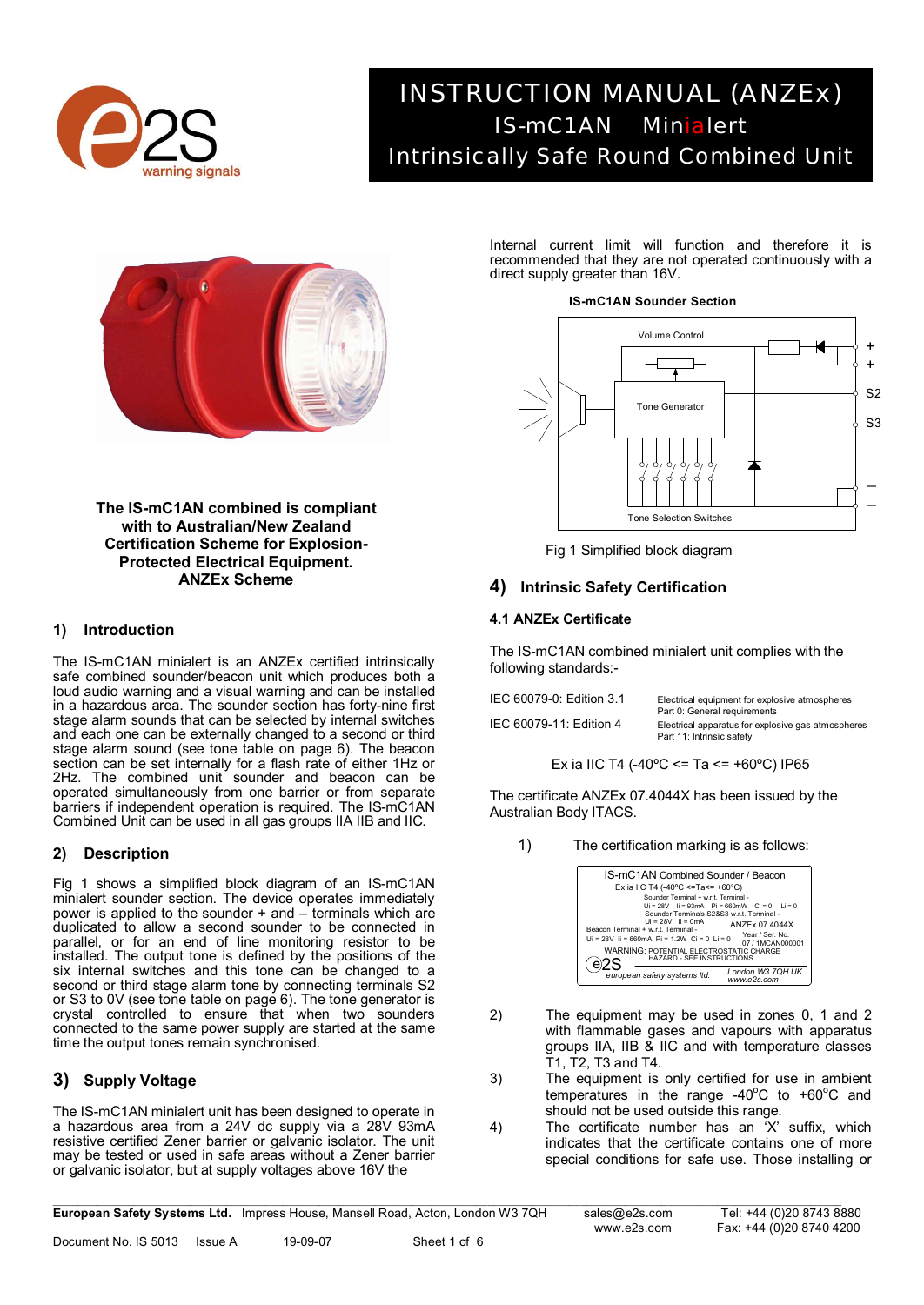inspecting the equipment should refer to this section of the certificate.

- 5) The equipment has not been assessed as a safetyrelated device (as referred to by Directive 94/9/EC Annex II, clause 1.5).
- 6) Installation of this equipment shall be carried out by suitably-trained personnel in accordance with the applicable code of practice.
- 7) Repair of this equipment shall only be carried out by the manufacturer or in accordance with the applicable code of practice.
- 8) The certification of this equipment relies on the following materials used in its construction:

| Enclosure: | <b>ABS Plastic</b> |
|------------|--------------------|
| Lens:      | Polycarbonate      |

If the equipment is likely to come into contact with aggressive substances, then it is the responsibility of the user to take suitable precautions that prevent it from being adversely affected, thus ensuring that the type of protection is not compromised.

"Aggressive substances" - e.g. acidic liquids or gases that may attack metals, or solvents that may affect polymeric materials.

"Suitable precautions" - e.g. regular checks as part of routine inspections or establishing from the material's data sheet that it is resistant to specific chemicals.

## **CONDITIONS OF CERTIFICATION (as stated in the Certificate ANZEx 07.4044X)**

## **Conditions for IS-mC1AN Combined Sounder / Beacon**

The equipment has an ingress protection rating of IP65. However, if it has been supplied without cable entry devices, then the user shall ensure that the devices that are fitted will provide an ingress protection that is appropriate to the environment in which it is installed i.e. IP20 or better. If only one of the two cable entries are used, then the unused entry 'knockout' shall be left intact or fitted with a blanking device that ensures ingress protection appropriate to the environment in which it is installed i.e. IP20 or better.

The total capacitance connected to sounder terminals + wrt - (i.e. the capacitance of the cable plus any other capacitance) shall not exceed 83nF.

The equipment shall not be directly installed in any process where its enclosure might be electro-statically charged by the rapid flow of a non-conductive media.

The equipment shall only be supplied via Sounder Terminals + w.r.t. Sounder Terminals - from a barrier having a maximum open circuit voltage Uo that is  $\leq$  28V and a maximum short circuit current Io that is  $\leq$  93mA, where Io is resistively limited.

If not already fitted optional internal wiring connections between Sounder Terminals + / - and Beacon Terminals + / may be fitted by the user. The wiring used for such connections shall have a minimum radial thickness of insulation of 0.5mm.

The following entity parameters apply to the IS-mC1AN Combined Unit:

## **Without Internal Connections**

|               | <b>Parameters</b> |                   |       |            |            |
|---------------|-------------------|-------------------|-------|------------|------------|
| Terminals     | Ui                |                   | Pi    | Сi         |            |
| Sounder       | 28V               | 93 <sub>m</sub> A | 660mW | Negligible | Negligible |
| $+ wrt -$     |                   |                   |       |            |            |
| Sounder       | 28V               |                   |       |            |            |
| S2 & S3 wrt - |                   |                   |       |            |            |
| <b>Beacon</b> | 28V               | 660mA             | 1.2W  | Negligible | Negligible |
| + wrt -       |                   |                   |       |            |            |

## **With Internal Connections**

|                                 | <b>Parameters</b> |      |       |            |            |
|---------------------------------|-------------------|------|-------|------------|------------|
| Terminals                       | Ui                |      | Pi    | Сi         |            |
| Sounder<br>$+ wrt -$            | 28V               | 93mA | 660mW | Negligible | Negligible |
| <b>Sounder</b><br>S2 & S3 wrt - | 28V               |      |       |            |            |

## **4.2 Zones, Gas Groups and Temperature Classification**

The IS-mC1AN minialert unit has been certified Ex ia IIC T4. When connected to an approved system it may be installed in:

| Zone 0 | explosive gas air mixture<br>continuously present.                |  |  |  |  |
|--------|-------------------------------------------------------------------|--|--|--|--|
| Zone 1 | explosive gas air mixture likely to occur in<br>normal operation. |  |  |  |  |

Zone 2 explosive gas air mixture not likely to occur,

# and if it does, it will only exist for a short time. **Be used with gases in groups:**

| Group A | propane  |
|---------|----------|
| Group B | ethylene |
| Group C | hydrogen |

## **Having a temperature classification of:**

| Τ1 | $450^{\circ}$ C |
|----|-----------------|
| T2 | $300^{\circ}$ C |
| T3 | $200^{\circ}$ C |
| T4 | 135°C           |

## **4.3 Sounder + and - Terminals**

Power is supplied to the sounder section via the sounder input terminals + and – on the sounder PCB (see Fig 2) and the terminals have the following input safety parameters:

| Ui       | =       | 28V   |
|----------|---------|-------|
| li       | =       | 93mA  |
| Pi       | =       | 660mW |
|          |         |       |
| $Ci = 0$ | $i = 0$ |       |

The IS-mC1AN combined sounder section may be powered from certified Zener barrier or galvanic isolator which have output parameters equal to or less than 28V, 93mA and 660mW, where Io is resistively limited. The cable parameters stated on the selected Zener barrier or galvanic isolator certificate must be observed.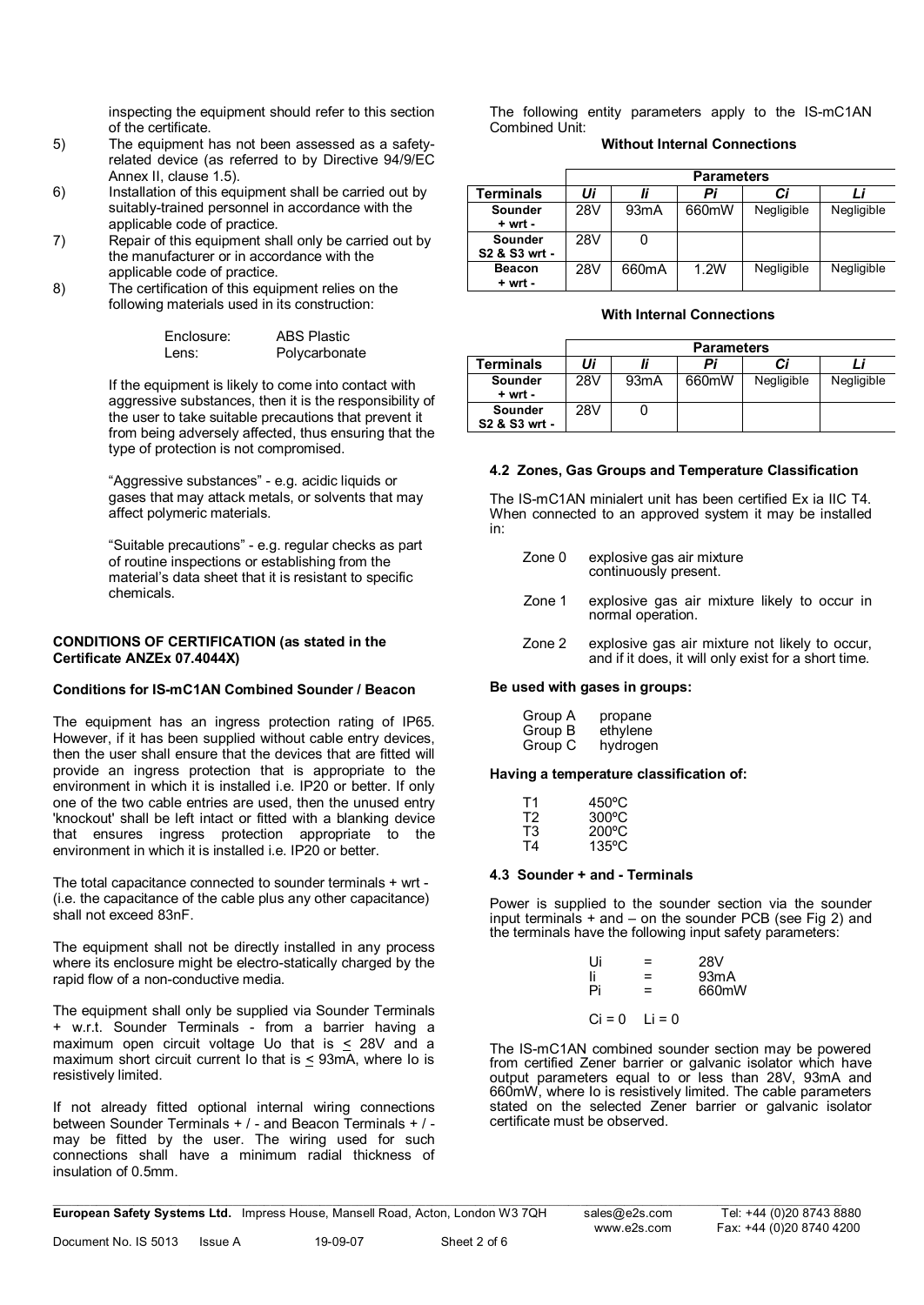#### **4.4 Sounder S2 and S3 Terminals**

When terminals S2 or S3 are connected to 0V (- terminal) the sounder output tone changes to the second or third stage alarm respectively. The input safety parameters for these terminals are:

| Ui | = | 28V              |
|----|---|------------------|
| li | ⋍ | 0 <sub>m</sub> A |

Because the permitted input current is zero, these terminals may only be connected to a diode return barrier or an intrinsically safe relay. Only diode return barriers with a voltage drop of less than 0.9V may be used. Alternatively, these terminals may be connected directly to a mechanically activated switch within the hazardous area.

## **4.5 Beacon + and - Terminals**

Power is supplied to the beacon section via the beacon input terminals + and – on the beacon PCB (see Fig 2) and the terminals have the following input safety parameters:

| Ui       | =        | 28V   |
|----------|----------|-------|
| Ιi       | =        | 660mA |
| Pi       | =        | 1.2W  |
|          |          |       |
| $Ci = 0$ | $Li = 0$ |       |

The IS-mC1AN combined beacon section may be powered from any 28V, 660mA 1.2W ATEX certified Zener barrier or galvanic isolator. The cable parameters stated on the selected Zener barrier or galvanic isolator certificate must be observed.



Fig 2 Location of field terminals and controls.

## **4.6 Other intrinsic safety certifications**

Please contact European Safety Systems Ltd. for details of other intrinsic safety approvals.

## **5) Installation**

The IS-mC1AN minialert combined unit should only be installed by trained competent personnel.

## **5.1 Mounting**

The IS-mC1AN minialert combined unit may be secured to any flat surface by inserting two mounting screws through the back of the round base (see figure 3). The enclosure provides IP65 protection and is suitable for installation in exterior locations provided that the area around the two mounting screws through the back of the base moulding has been sealed and that suitable cable glands with the required IP rating have been used.

#### **5.2 Installation procedure**

- a. Unscrew the combined unit security screw and remove the sounder/beacon section from the base by turning it anti-clockwise. Ensure that the 'O' ring seal remains in place.
- b. Remove the required 20mm knockout section(s) depending on system wiring and mount the base to a flat surface by inserting two screws through the back of the base.
- c. Fit the required number of 20mm cable glands or conduit entries into the base and connect the field wiring to the appropriate sounder terminals as shown in section 6 and fig 2 of this manual. The power supply terminals + and - are duplicated so that sounders may be connected in parallel, or an end of line monitoring resistor may be fitted.
- d. Select the required sounder output tone by positioning the six switches as shown in Table 1 and Fig 2.
- e. Apply power to the sounder and adjust the internal volume control to provide the required sound level.
- f. Check that the 'O' ring seal is correctly located on the sounder/beacon section (see Fig. 2) and insert the sounder/beacon section into the base. Push it fully home and turn it clockwise to align the mouldings before tightening the security screw.



Fig 3 Mounting Combined Unit Base.

## **6) Electrical System Design For Installation In Hazardous Areas Using Zener Barriers**

## **6.1 Sounder single stage alarm**

If the control switch is in the positive supply, or the power supply is being turned on and off, only a single channel Zener barrier is required as shown in Fig 4. This circuit may also be used if the sounder is being controlled by a mechanically activated switch on the hazardous area side of the barrier.



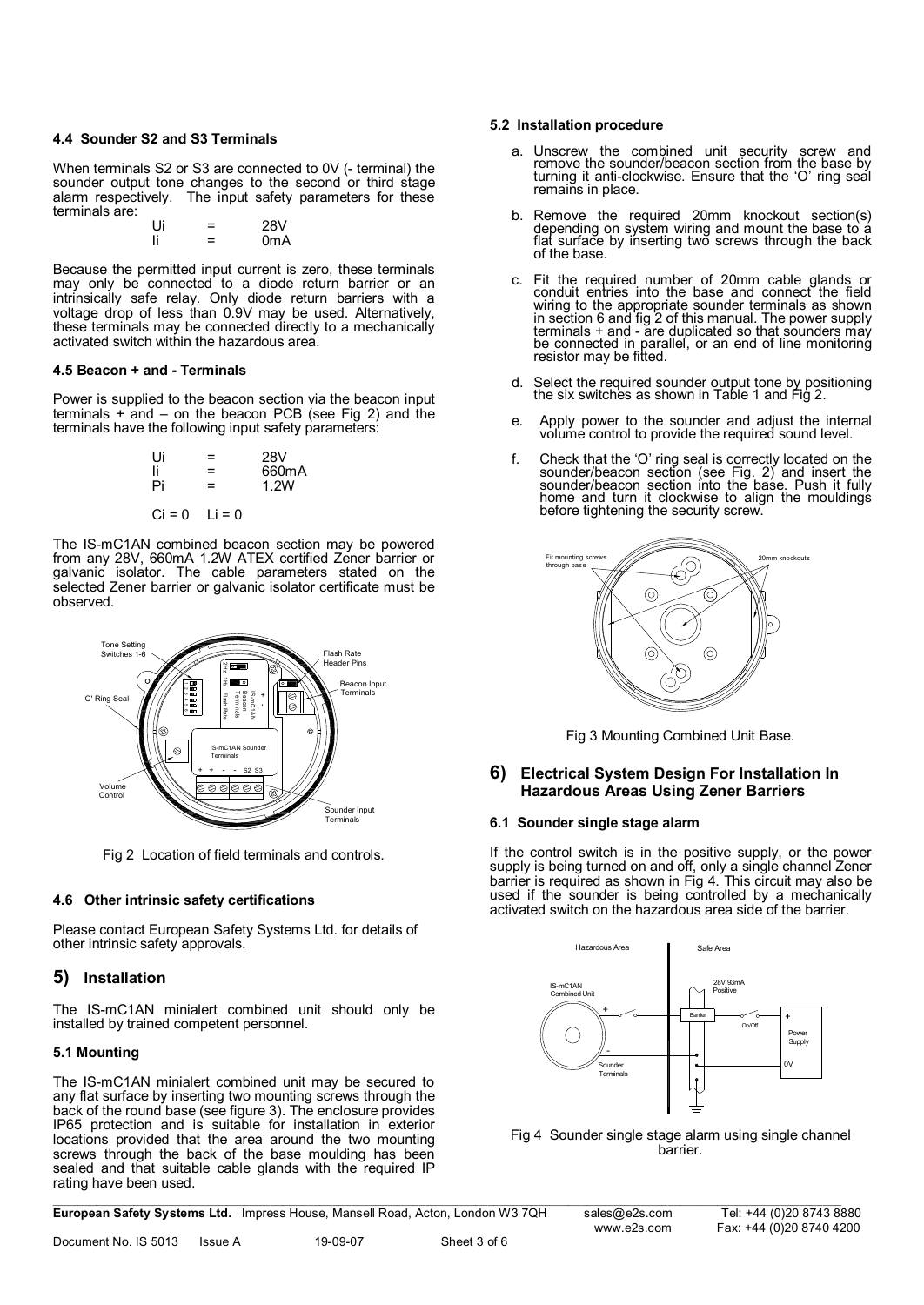If the control switch must be in the negative supply, the circuit shown in Fig 5 may be used. Any diode return barrier certified Ex ia may be used, providing its voltage drop is less than 0.9V.



Fig 5 Sounder single stage alarm using two channel barrier.

## **6.2 Sounder multi-stage alarm**

Connecting terminal S2 to 0V activates the second stage alarm, and similarly terminal S3 for the third stage alarm. Fig 6 shows how the diode return barriers may be used. If only two stages of alarm are required the third stage barrier should be omitted, the 28V 93mA barrier and the single diode return channel may then be contained in one package.



Fig 6 Sounder multi stage alarm using Zener barriers.

#### **6.3 Beacon operation**

The beacon can be operated from the same Zener barrier being used to power the sounder (see Fig 7) or from a separate barrier if the sounder and beacon need to operate independently (see Fig 8). A Diode return barrier can be used if the sounder second and third stage tones are required.

NOTE: If the beacon is operated from the same barrier as the sounder then the sounder and beacon boards must be connected together as shown in Fig 7 using connecting wires that have a minimum radial thickness of insulation of 0.5mm. Also the barrier used must meet the requirements for the sounder section (see section 4.3).



Fig 7 Combined Unit wired for simultaneous operation using one Zener barrier.



Fig 8 Combined Unit wired for independent operation using separate Zener barriers.

## **7) Electrical System Design For Installation In Hazardous Areas Using Galvanic Isolators**

Galvanic isolators do not require a high integrity earth connection. For small systems where a high integrity earth is not already available, the use of galvanic isolators often reduces the overall installation cost and simplifies design.

#### **7.1 Sounder single stage alarm**

The IS-mC1AN minialert combined unit may be powered by any galvanic isolator having output parameters within the limits specified in section 4.3, which has been certified Ex ia. The combined unit may be controlled by turning the galvanic isolator on and off, or by a mechanically activated switch on the hazardous area side of the isolator.



Fig 9 Sounder single stage alarm using galvanic isolator.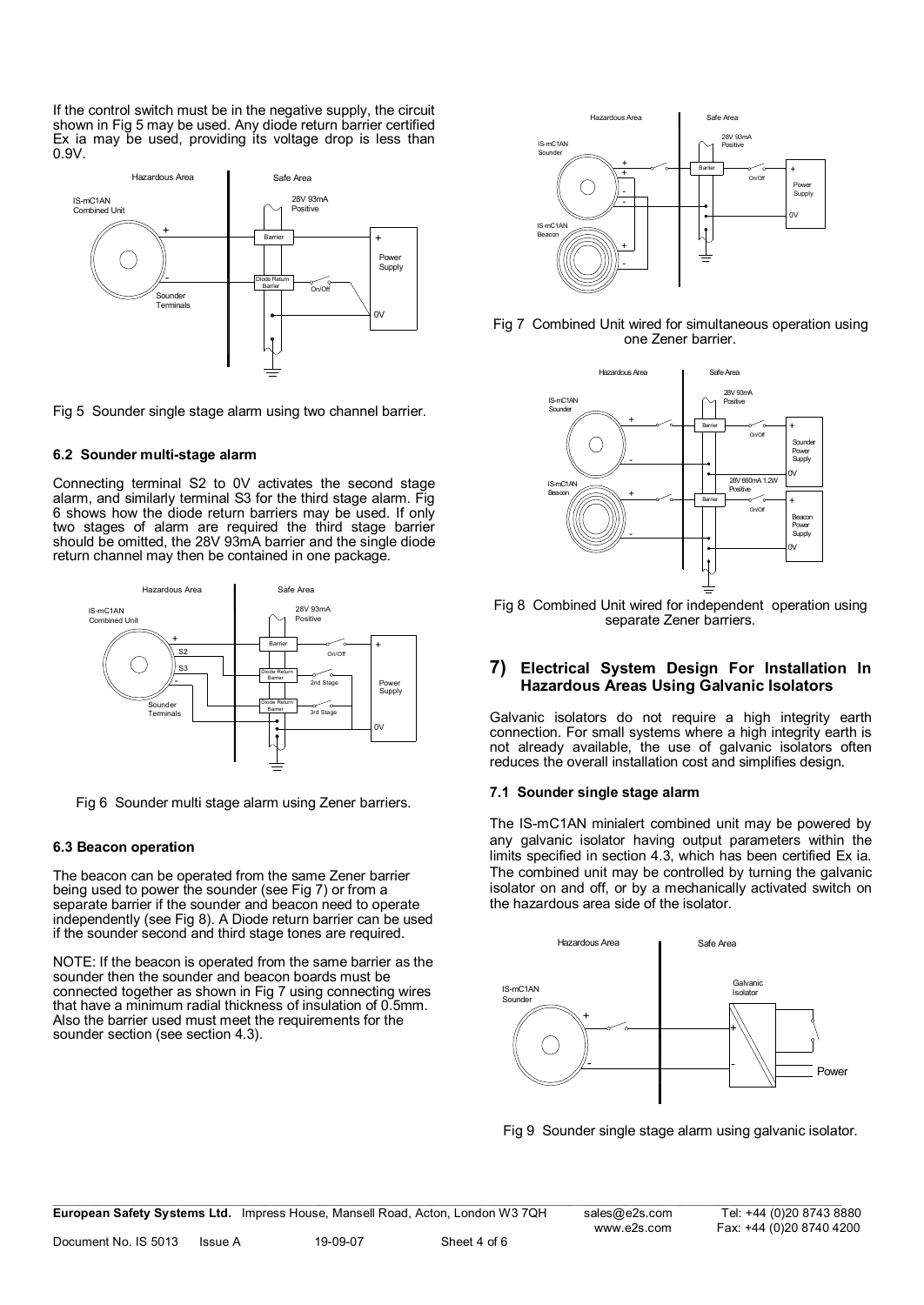## **7.2 Beacon operation**

The beacon can be operated from the same isolator being used to power the sounder (see Fig 10) or from a separate isolator if the sounder and beacon need to operate independently (see Fig 11).

NOTE: If the beacon is operated from the same isolator as the sounder then the sounder and beacon boards must be connected together as shown in Fig 11 using connecting wires that have a minimum radial thickness of insulation of 0.5mm. Also the isolator used must meet the requirements for the sounder section (see section 4.3).



Fig 10 Combined Unit wired for simultaneous operation using one isolator.



Fig 11 Combined Unit wired for independent operation using separate isolators

# **8) Cable Parameters**

The maximum permitted cable parameters are as specified on the certificate of the Zener barrier or galvanic isolator that has been selected for the installation. Normally the limits are not restrictive, but care should be taken not to exceed a capacitive limit of 83nF for installations when very long cables are used.

## **9) Maintenance**

The sounder should be regularly inspected to ensure that it has not been damaged. Frequency of inspection depends upon environmental conditions, but initially we recommend that this should be done annually.

 $\_$  , and the state of the state of the state of the state of the state of the state of the state of the state of the state of the state of the state of the state of the state of the state of the state of the state of the **European Safety Systems Ltd.** Impress House, Mansell Road, Acton, London W3 7QH [sales@e2s.com](mailto:sales@e2s.com) Tel: +44 (0)20 8743 8880

**No attempt should be made to repair a faulty ISmC1AN combined unit. Suspect units must be returned to European Safety Systems Ltd. or to your local agent for repair**.

# **10) Guarantee**

IS-mC1AN combined units that fail within the guarantee period should be returned to European safety Systems Ltd. It is helpful if a brief description of the fault symptoms is provided.

# **11) Customer Comments**

European Safety Systems Ltd. is always pleased to receive comments from customers about our products and services. All communications are acknowledged and whenever possible, suggestions are implemented.